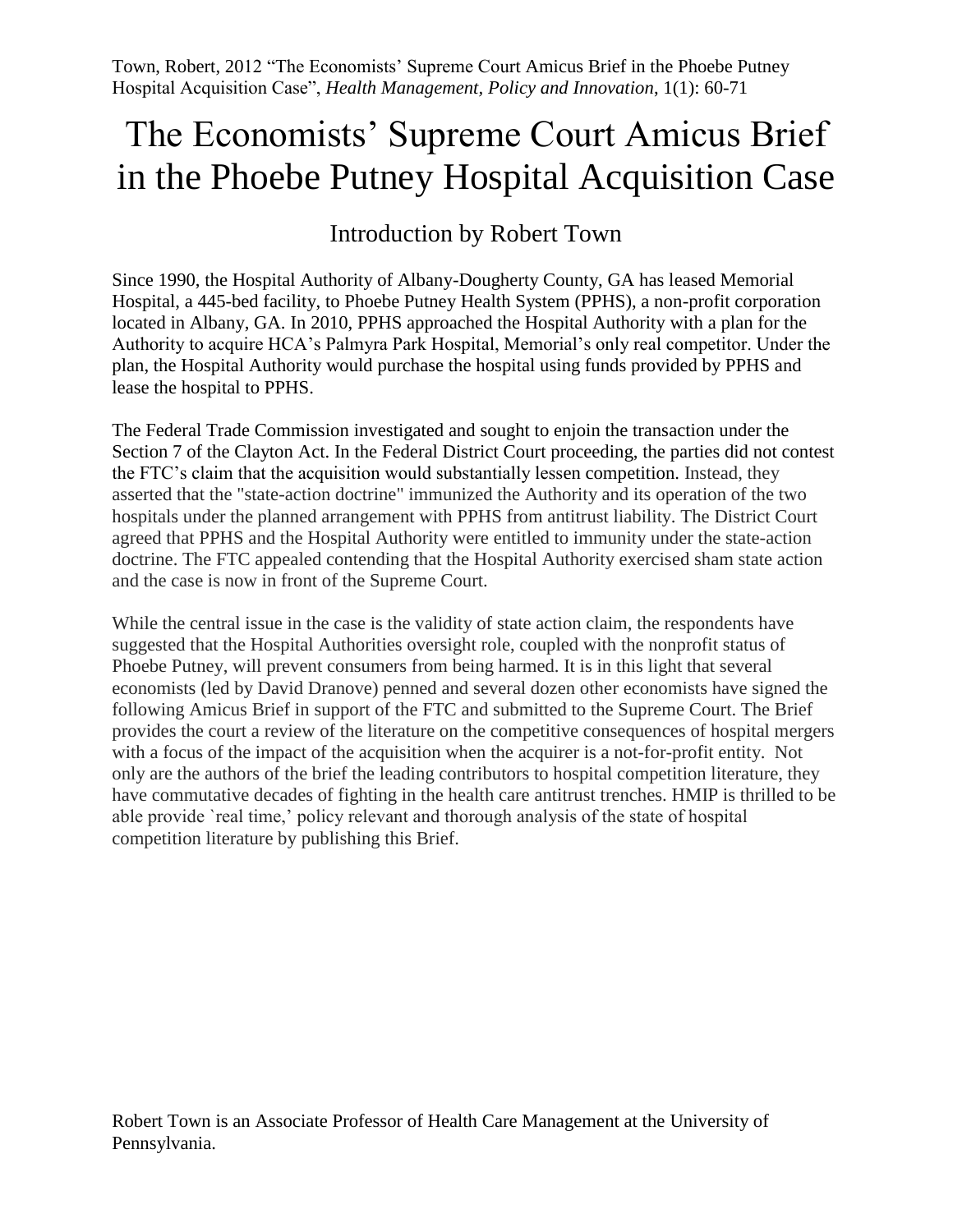#### **BRIEF AMICUS CURIE OF ECONOMICS PROFESSORS**

## **INTEREST OF AMICI CURIAE**

*Amici* are professors and scholars who teach and conduct research in the areas of economics and industrial organization, including, in particular, topics related to healthcare policy and competition in healthcare markets. *Amici* include David Dranove, Cory Capps, Martin Gaynor, and Robert Town, as well as Bernard Black, Timothy Bresnahan, David Cutler, Guy David, Alain Enthoven, Gautam Gowrisankaran, Deborah Haas-Wilson, Katherine Ho, Richard Lindrooth, Anthony LoSasso, Thomas McGuire, Aviv Nevo, Stephen Parente, Mark Pauly, Tomas Philipson, Uwe Reinhardt, Mark Satterthwaite, R. Lawrence Van Horn, William White, Dennis Yao, and Jack Zwanziger. A list that provides the titles and affiliations of each of these individuals appears in the Appendix. *Amici* file solely as individuals and not on behalf of any institutions with which they are affiliated. *Amici* have not been retained by any party with regard to this action.

## **BACKGROUND**

Phoebe Putney Health System in Albany, Georgia, is operated by an independent not-for-profit company under a forty-year lease with the Hospital Authority of Albany-Dougherty County, a government entity (O.C.G.A. § 31-7-72). In 2011, Phoebe Putney Health System in Albany, Georgia, acquired its cross-town rival, Palmyra Medical Center. The Federal Trade Commission (FTC) challenged the acquisition on the grounds that it gave Phoebe Putney monopoly power that would result in consumer injury. The U.S. Court of Appeals for the Eleventh Circuit "agree[d] with the Commission that, on the facts alleged, the joint operation of [Phoebe Putney] Memorial and Palmyra would substantially lessen competition or tend to create, if not create, a monopoly."<sup>1</sup> In its Brief in Opposition, Phoebe Putney did not contest the claim that the merger would give Phoebe Putney monopoly power. Instead, it argued, *inter alia*, that the merger would not injure consumers for two primary reasons:<sup>2</sup>

(1) ". . . [Hospital] authority projects may not be operated for profit, and their prices must not exceed the amount necessary to cover costs and create reasonable reserves. O.C.G.A. § 31-7-77."

(2) "Because of Phoebe Putney's non-profit structure and public mission, those savings would be passed on to local patients and their insurers and enable the provision of more services for elderly or indigent patients at the reimbursement rates fixed by Medicare and Medicaid." *See*, Dkt. 52-18, at 15, 18.

<sup>1</sup> *FTC v. Phoebe Putney Health Sys.*, No. 1:11-CV-58 (M.D. Ga.), 663 F.2d 1369 (11th Cir. 2011), *cert. granted*, No. 11-1160 (U.S. June 25, 2012).

 $2^2$  Brief in Opposition for Respondents Hospital Authority of Albany-Dougherty County, Phoebe Putney Health System, Inc., Phoebe Putney Memorial Hospital, Inc., and Phoebe North, Inc., at 8–9, 12.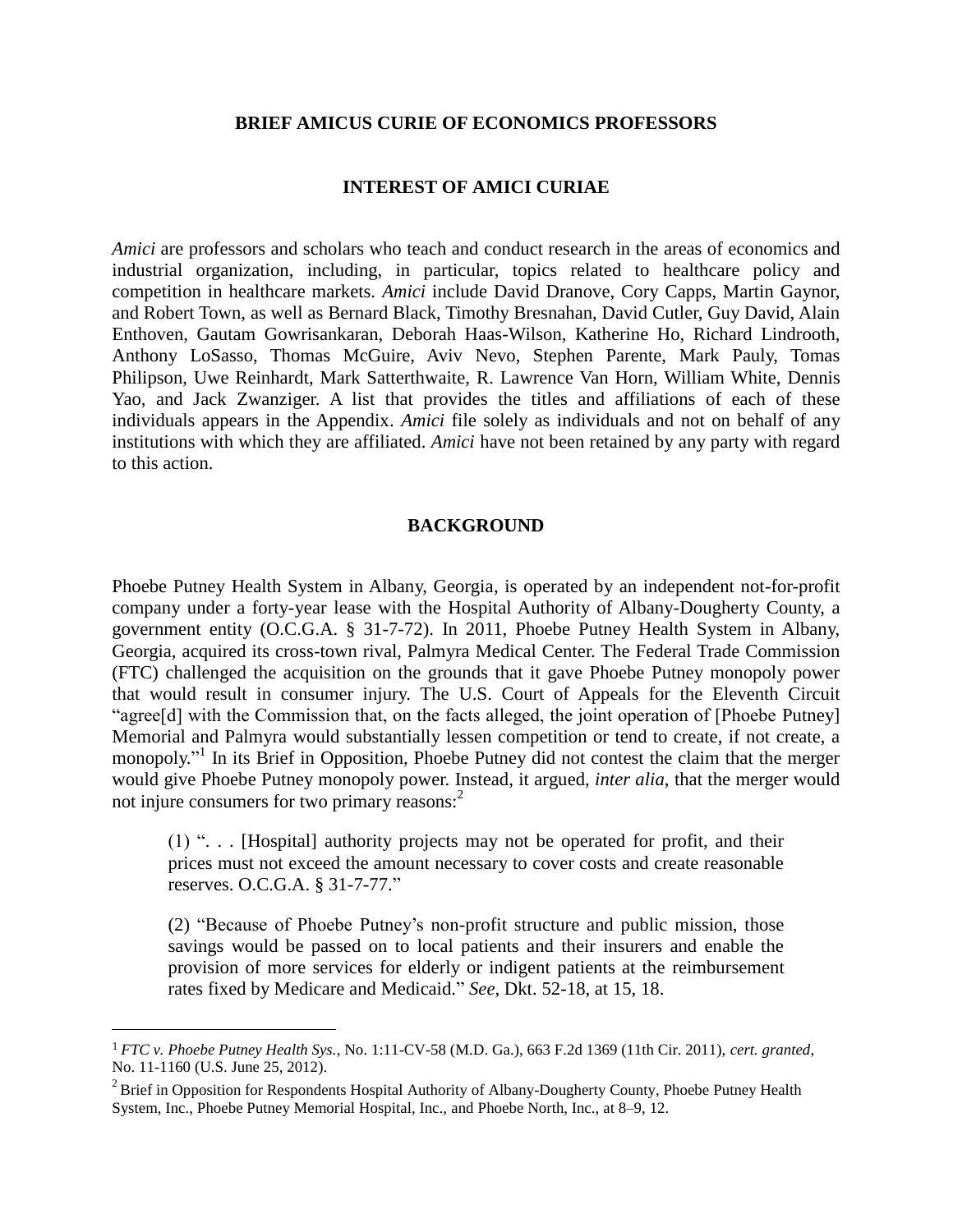On June 24, 2012, the Court agreed to hear arguments from the FTC and Phoebe Putney.

## **THE QUESTION ADDRESSED BY THIS AMICUS BRIEF**

In its Brief in Opposition, Phoebe Putney appears to call for special treatment under the antitrust laws because it is a nonprofit entity. This raises a simple question: should nonprofit hospitals be shielded from federal antitrust scrutiny?

The answer to this question is of great importance to the U.S. healthcare system. Hospital spending reached \$814 billion in 2010, accounting for over 5 percent of the U.S. Gross Domestic Product, making it one of the largest industries in the U.S. economy.<sup>3</sup> Hospital services are sold and delivered in markets. On behalf of commercially insured patients, private health insurers paid hospitals approximately \$286 billion in 2010; those patients made additional out-of-pocket payments to hospitals.<sup>4</sup> The prices paid for those services are determined in negotiations between hospitals and commercial health plans. That is, hospitals compete to be included in insurance provider networks and to attract privately insured patients.<sup>5</sup> The Medicare program fixes the prices it pays hospitals, but Medicare beneficiaries have free choice among hospitals. Hospitals thus also compete for Medicare patients via non-price means, such as the quality of service.<sup> $\delta$ </sup> The Patient Protection and Affordable Care Act promotes the creation of Accountable Care Organizations,<sup>7</sup> many of which will be organized by hospitals. It is envisioned that Accountable Care Organizations will compete for the business of both Medicare enrollees and privately insured individuals. In these and other ways, competition among hospitals is a central element of the U.S. healthcare system.

 $\overline{a}$ 

<sup>3</sup> U.S. Centers for Medicare & Medicaid Services, *National Health Expenditures Aggregate, Per Capita Amounts, Percent Distribution, and Average Annual Percent Change: Selected Calendar Years 1960–2010*, Table 1, [http://www.cms.gov/Research-Statistics-Data-and-Systems/Statistics-Trends-and-](http://www.cms.gov/Research-Statistics-Data-and-Systems/Statistics-Trends-and-Reports/NationalHealthExpendData/Downloads/tables.pdf)

[Reports/NationalHealthExpendData/Downloads/tables.pdf.](http://www.cms.gov/Research-Statistics-Data-and-Systems/Statistics-Trends-and-Reports/NationalHealthExpendData/Downloads/tables.pdf)

<sup>4</sup> *U.S. Centers for Medicare & Medicaid Services, National Health Expenditures Aggregate, Per Capita Amounts, Percent Distribution, and Average Annual Percent Change: Selected Calendar Years 1960–2010*, Table 4, [http://www.cms.gov/Research-Statistics-Data-and-Systems/Statistics-Trends-and-](http://www.cms.gov/Research-Statistics-Data-and-Systems/Statistics-Trends-and-Reports/NationalHealthExpendData/Downloads/tables.pdf)

[Reports/NationalHealthExpendData/Downloads/tables.pdf.](http://www.cms.gov/Research-Statistics-Data-and-Systems/Statistics-Trends-and-Reports/NationalHealthExpendData/Downloads/tables.pdf)

<sup>5</sup> *See, e.g.,* David Dranove, *The Economic Evolution of American Healthcare* (2000); DOJ & FTC, *Improving Health Care: A Dose of Competition* (2004), http://www.justice.gov/atr/public/health\_care/204694.htm; Robert J. Town & William B. Vogt, *How Has Hospital Consolidation Affected the Price and Quality of Hospital Care?* Robert Wood Johnson Found. Synthesis Project Research Rep. No. 9 (2006),

http://www.rwjf.org/files/research/no9researchreport.pdf; Martin Gaynor & Robert J. Town, *The Impact of Hospital Consolidation–Update*, Robert Wood Johnson Found. Synthesis Project Research Rep. (2012),

http://www.rwjf.org/pr/product.jsp?id=74582; Martin Gaynor & Robert J. Town, *Competition in Health Care Markets*, in 2 *Handbook of Health Economics* 499–637 (2011),

http://www.sciencedirect.com/science/article/pii/B9780444535924000098; Cory Capps & David Dranove, *Healthcare Provider and Payer Markets*, in *International Handbook of Antitrust Economics*, Oxford U. Press, forthcoming.

<sup>6</sup> Daniel P. Kessler & Mark B. McClellan, *Is Hospital Competition Socially Wasteful*, 115 Q. J. of Econ. 577–615 (2000); Martin Gaynor & Robert J. Town, *Competition in Health Care Markets*, in 2 *Handbook of Health Economics* 499–637 (2011), http://www.sciencedirect.com/science/article/pii/B9780444535924000098.

<sup>7</sup> The Patient Protection and Affordable Care Act, Pub. L. No. 111-148, 124 Stat. 119 *through* 124 Stat. 1025 (2010).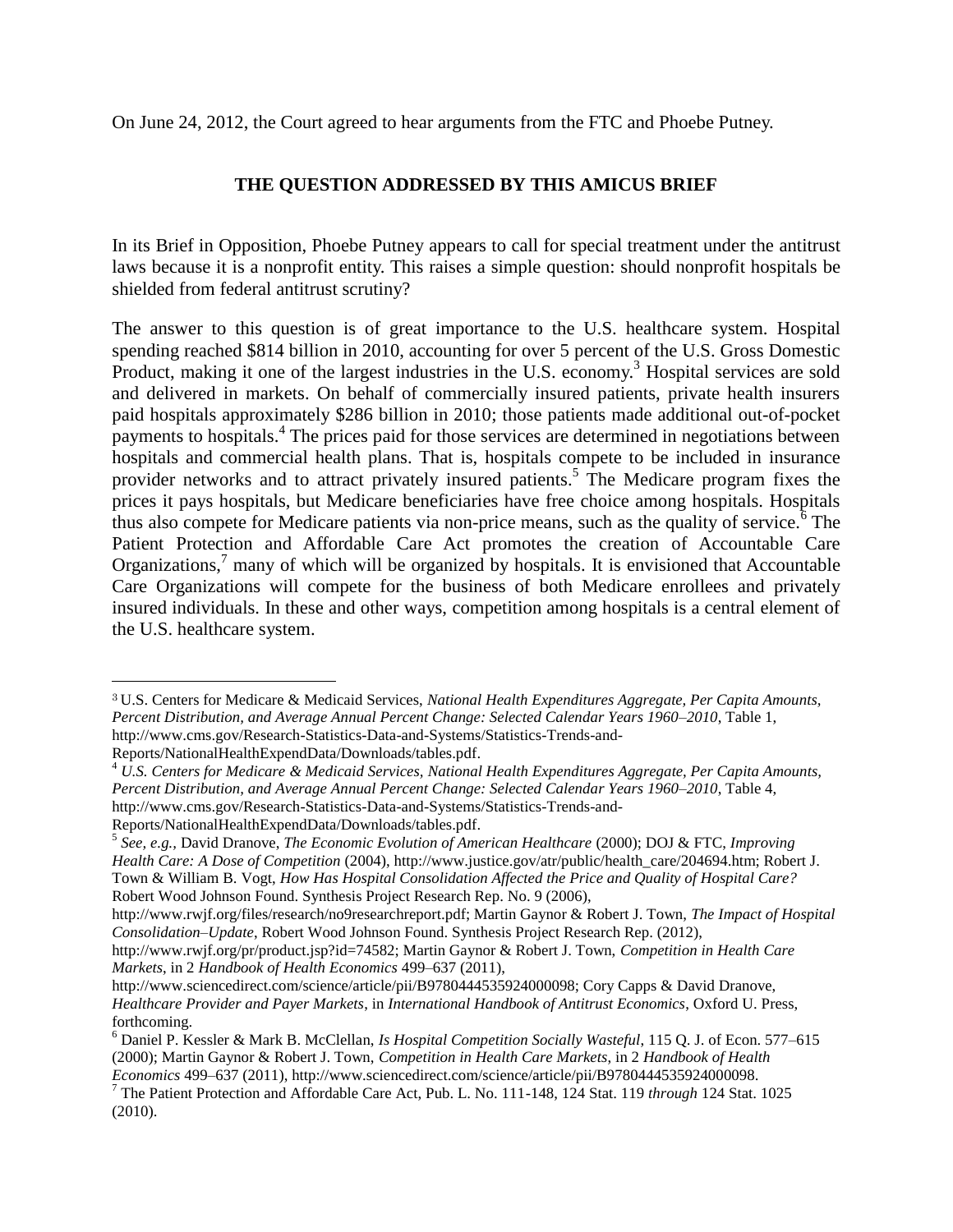Nonprofits control approximately 69 percent of all general acute care hospitals and 78 percent of all hospital beds in the United States.<sup>8</sup> If the Court accepts Phoebe Putney's claims and shields nonprofits from federal antitrust scrutiny then most hospitals would be free to engage in anticompetitive conduct that would not be tolerated from for-profit firms, posing a threat to the success of our market-based healthcare system.

#### **OUTLINE OF ARGUMENTS**

We make two distinct arguments. First, there is no compelling theoretical basis for an antitrust exemption for nonprofit hospitals. That is, economic theory provides no determinate conclusions regarding whether nonprofits will exploit market power if given the opportunity. As a consequence, whether there is an economic basis for more favorable treatment of nonprofit hospitals is an empirical matter. Second, there is a strong consensus in empirical research that, in general, nonprofit hospitals do exploit their market power by raising prices. This empirical evidence on the exercise of market power by nonprofit hospitals strongly suggests that they should not be exempt from antitrust scrutiny. Such an exemption would serve the private interests of nonprofit hospitals to the detriment of consumers and society as a whole.

#### **ARGUMENT**

#### **1. THEORETICAL ARGUMENTS**

Most economic analysis, including antitrust analysis, is based upon economic theory that assumes that firms maximize profits. This assumption, at first glance, seems less applicable to hospital markets, in which the majority of hospitals are owned by nonprofit entities. Indeed, some observers have questioned the application of antitrust law to nonprofit hospitals on this basis. Kopit and McCann (1998) argue that because nonprofit hospitals do not seek to maximize profits, and moreover, because nonprofits face oversight from boards of trustees drawn from the local community, they would not increase price even if they could.<sup>9</sup> While Kopit and McCann make some valid points, they do not specify a complete model of nonprofit hospital behavior. They simply assume that hospitals will not take actions contrary to the interests of the community.

Economic theory only delivers such a result by assumption. Even early economic theories of nonprofit hospitals, which assumed that nonprofits do not care at all about profits, predict that nonprofit hospitals take advantage of opportunities to exercise market power. For example, Newhouse (1970) suggests that managers of nonprofits seek to maximize "prestige," which is

<sup>8</sup> American Hospital Association, Annual Survey Database for Fiscal Year 2010 (2010).

<sup>&</sup>lt;sup>9</sup> Kopit and McCann also claim that "price typically is not an important element in the purchase of hospital services." To support this claim, they cite a textbook from 1983 and references therein. However, 1983 predates the explosive growth of managed care and selective contracting. William G. Kopit & Robert W. McCann, *Toward a Definitive Antitrust Standard for Nonprofit Hospital Mergers*, 20 J. of Health Pol., Pol'y and Law 137–69 (1988).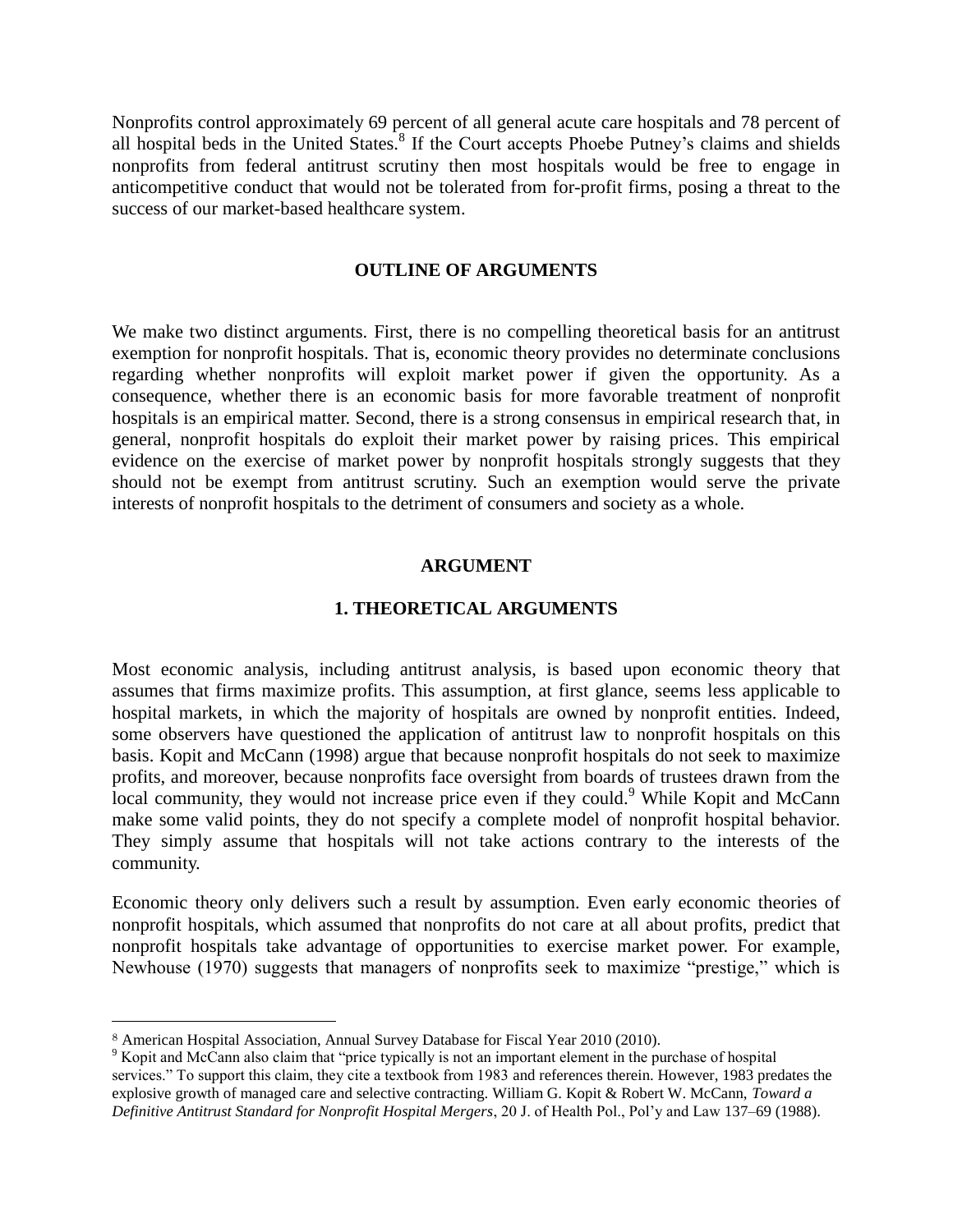loosely defined as some combination of size, complexity, and quality.<sup>10</sup> Prestige-maximizing hospitals will exploit market power by raising prices and using the resulting profits to fund facility growth and technology acquisitions. Thus, patients may be harmed if nonprofits obtain market power, particularly if the hospital's choice of size and technology is not aligned with the preferences of the community.

Philipson and Posner (2009) expand on Newhouse's model by assuming that nonprofit entities have some degree of "output preference"—that is, they assume that nonprofits maximize an objective function that is a weighted average of the institution's profits and its output.<sup>11</sup> Thus, nonprofits may care about how much service they provide to the community, but they also care about profits, because they use profits to pay for other things they care about, such as new facilities, research, and so forth.

Philipson and Posner show that competition among such nonprofit firms will only maximize social welfare if nonprofit firms have exactly the same preferences as the community. They also show that nonprofit firms will exploit increased market power by increasing prices, just as a forprofit firm would.<sup>12</sup> For these reasons, Philipson and Posner conclude that "the efficiency gains" from antitrust policy may often be larger for nonprofit firms. Therefore, a policy of promoting competition has social value even when producers' motivations are altruistic."

Ultimately, economic theory provides no basis for any presumption that nonprofit hospitals will not exercise market power to the detriment of total or consumer welfare. In contrast, results from the empirical literature are much more definitive.

## **2. THE EMPIRICAL EVIDENCE**

There is a great deal of empirical evidence showing that hospital prices are substantially higher in concentrated markets.<sup>13</sup> Moreover, nearly all studies that account for ownership form find that nonprofit hospitals exercise market power by raising prices. We consider three types of evidence on nonprofit pricing.

First, there are a number of studies that directly examine the impacts of specific nonprofit hospital mergers on prices. Krishnan (2001) studies two mergers in Ohio and California and finds that prices at the merging hospitals increased more for those procedures in which the

<sup>&</sup>lt;sup>10</sup> Joseph Newhouse, *Toward a Theory of Nonprofit Institutions: An Economic Model of a Hospital*, 60 Amer. Econ. Rev. 64-74 (1970).

<sup>11</sup> Thomas J. Philipson & Richard A. Posner, *Antitrust in the Not-for-Profit Sector*, 52 J. Law and Econ. 1–18 (2009).

 $12$  A nonprofit entity that values output will set a lower price than would an otherwise similar for-profit entity in order to deliver a greater quantity of services. Even so, the nonprofit will exploit market power, and the adverse effect of an *increase* in market power may well be greater for a nonprofit entity than for a for-profit entity.

<sup>&</sup>lt;sup>13</sup> Robert J. Town & William B. Vogt, *How Has Hospital Consolidation Affected the Price and Quality of Hospital Care?* Robert Wood Johnson Found. Synthesis Project Research Rep. No. 9 (2006),

http://www.rwjf.org/files/research/no9researchreport.pdf; Martin Gaynor & Robert J. Town, *Competition in Health Care Markets*, in 2 *Handbook of Health Economics* 499–637 (2011),

http://www.sciencedirect.com/science/article/pii/B9780444535924000098.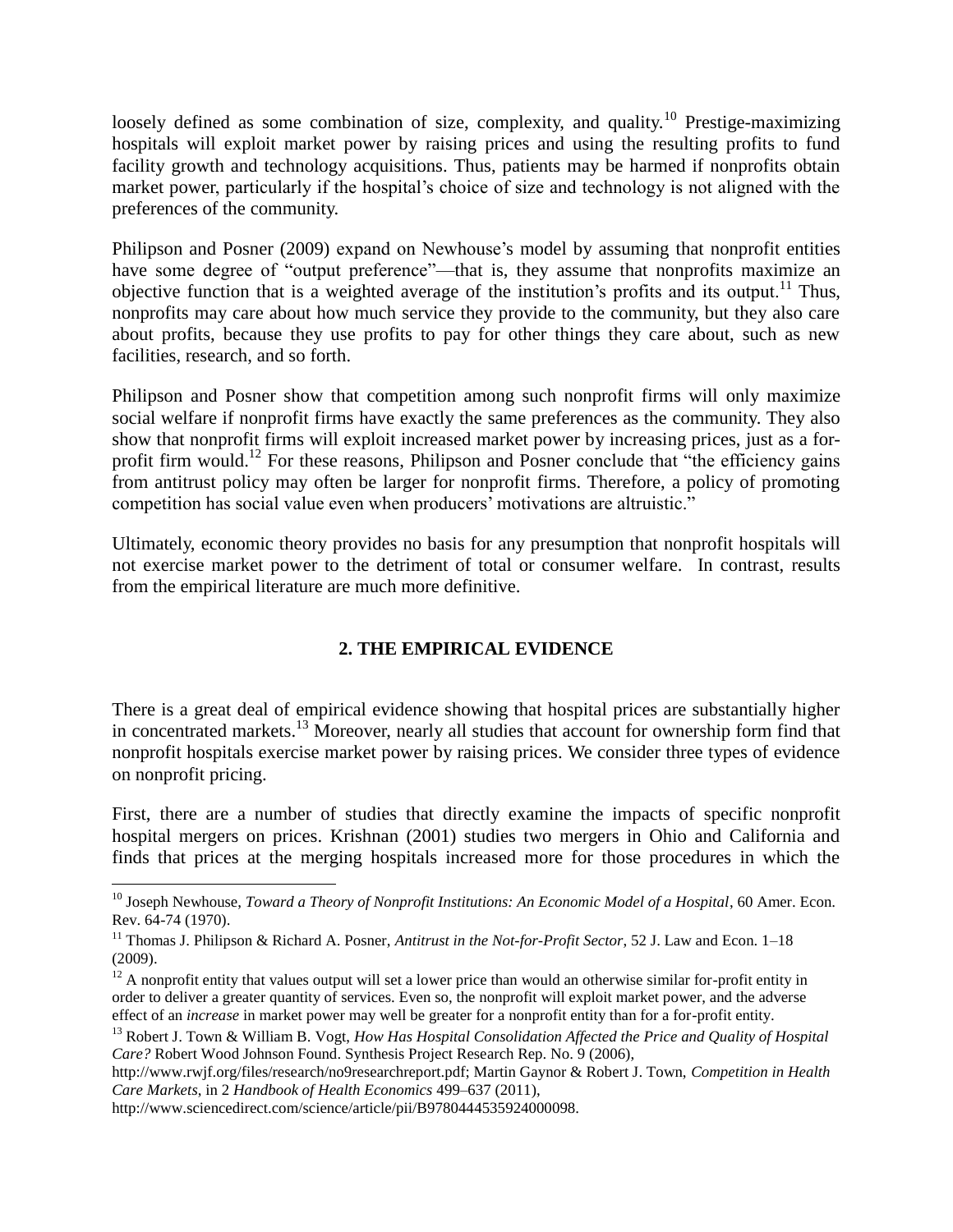hospitals had the most market power.<sup>14</sup> Vita and Sacher (2001) find that prices increased subsequent to a merger of two hospitals in a concentrated market.<sup>15</sup> Economists retained by or working at the FTC recently produced several studies that examined price changes in the aftermath of three mergers that were not litigated (Haas-Wilson and Garmon, 2011; Thompson, 2011; Tenn, 2011).<sup>16</sup> Prices unambiguously increased after two of the three mergers, and price changes after the third merger were mixed.

Second, the evidence presented in recent hospital merger cases is consistent with merging nonprofit hospitals using their increased post-merger bargaining leverage to raise prices. In retrospective analysis in the Evanston Northwestern Healthcare case, the FTC found that the merging hospitals—both nonprofits—significantly raised prices after the merger.<sup>17</sup> More recently, in the ProMedica case, the FTC upheld the administrative law judge's ruling that the merging nonprofit hospitals would likely raise prices post-merger.<sup>18</sup> This opinion, in large part, is based on historical pricing behavior of the hospitals and the testimony of managed care organizations with many years of market experience negotiating with both nonprofit and forprofit hospitals.<sup>19</sup> In another recent case, a federal district judge granted the FTC's request for a preliminary injunction to block the merger of two nonprofit hospitals in Rockford, Illinois.<sup>20</sup>

Third, a number of economic studies have constructed detailed models of competition in hospital markets and used those models to empirically examine whether nonprofits with more bargaining leverage charge higher prices. Three widely cited examples are Town and Vistnes (2001); Capps, Dranove, and Satterthwaite (2003); and Gaynor and Vogt (2003).<sup>21</sup> All three studies find no difference in the extent to which nonprofits and for-profits exploit their ability to raise prices. These analyses provide further, strong evidence against lax antitrust scrutiny of nonprofits.

<sup>14</sup> Ranjani Krishnan, *Market Restructuring and Pricing in the Hospital Industry*, 20 J. Health Econ. 213–37 (2001). <sup>15</sup> Michael G. Vita & Seth Sacher, *The Competitive Effects of Not-For-Profit Hospital Mergers: A Case Study*, 49 J. Indus. Econ. 63–84 (2001).

<sup>16</sup> Deborah Haas-Wilson & Christopher Garmon, *Hospital Mergers and Competitive Effects: Two Retrospective Analyses*, 18 Int'l J. Econ. Bus. 17–32 (2011); Aileen Thompson, *The Effect of Hospital Mergers on Inpatient Prices: A Case Study of the New Hanover-Cape Fear Transaction*, 18 Int'l J. Econ. Bus. 91–101 (2011); Steven Tenn, *The Price Effects of Hospital Mergers: A Case Study of the Sutter-Summit Transaction*, 18 Int'l J. Econ. Bus. 65–82 (2011).

<sup>17</sup> *In re Evanston Northwestern Healthcare Corp.*, No. 9315, slip op. at 4–5 (F.T.C. Aug. 6, 2007), http://www.ftc.gov/os/adjpro/d9315/070806opinion.pdf ("There is no dispute that ENH substantially raised its prices shortly after the merging parties consummated the transaction . . . .")

<sup>18</sup> *In re ProMedica Health Sys.*, No. 9346, slip op. at 59 (F.T.C. Mar. 28, 2012),

http://www.ftc.gov/os/adjpro/d9346/120625promedicaopinion.pdf ("[T]he Joinder of ProMedica Health System, Inc. and St. Luke's Hospital is likely to substantially lessen competition in the market for the sale of general acutecare inpatient hospital services to commercial health plan.")

<sup>19</sup> *Id*. at 35–51.

<sup>20</sup> *FTC v. OSF Healthcare Sys.*, No. 11 C 50344, at 44–45 (N.D. Ill. Apr. 5, 2012) ("[T]he FTC has shown that the merger would likely lead to higher prices.")

<sup>21</sup> Robert J. Town & Gregory Vistnes, *Hospital Competition in HMO Networks*, 20 J. Health Econ. 733–53 (2001); Cory Capps, David Dranove & Mark Satterthwaite, *Competition and Market Power in Option Demand Markets*, 34 RAND J. Econ. 737–63 (2003); Martin Gaynor & William B. Vogt, *Competition Among Hospitals*, 34 RAND J. Econ.764–85 (2003).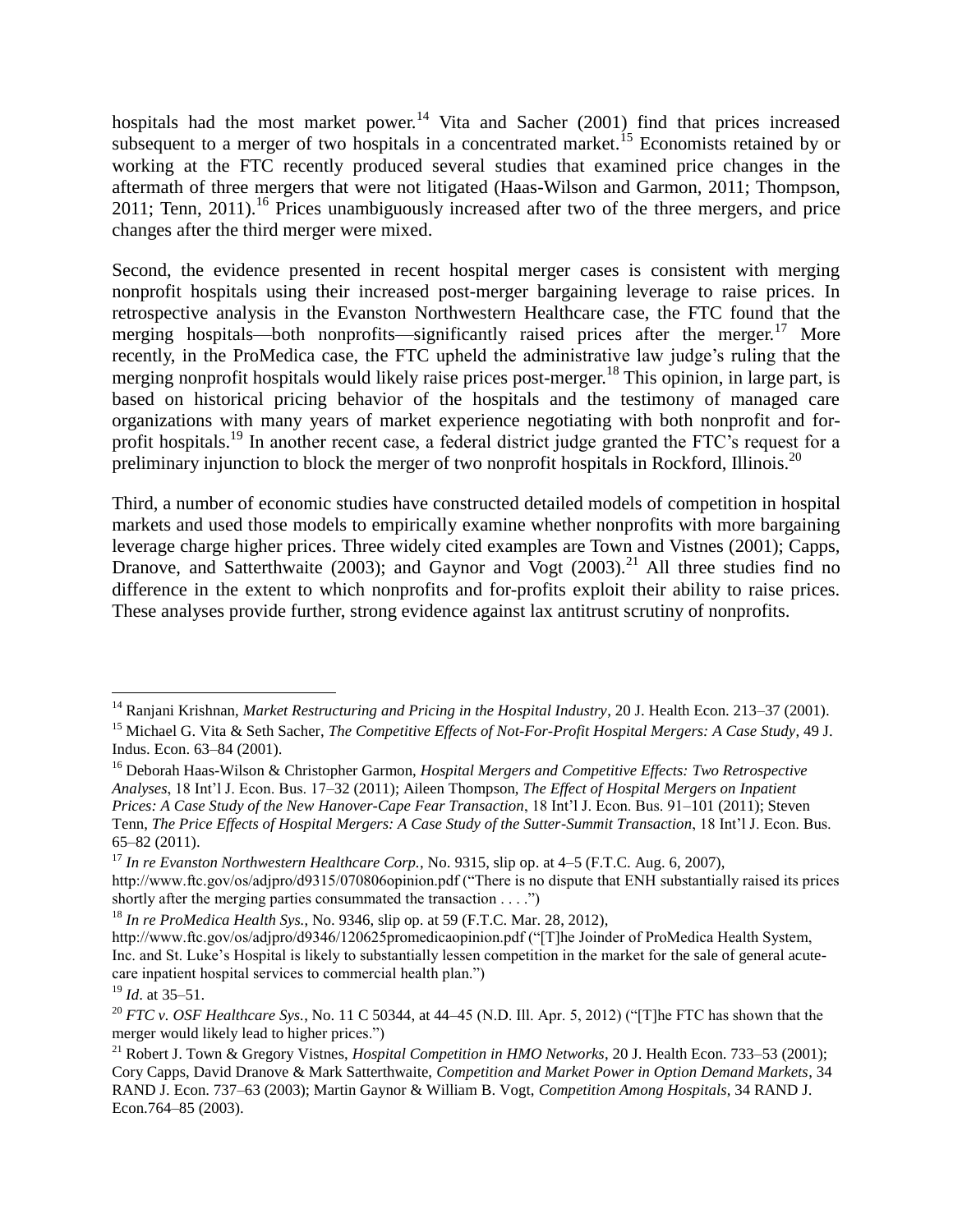The one exception to the finding that nonprofit hospitals exploit market power is an early study by Lynk (1995).<sup>22</sup> Lynk was an economist retained as an expert by the merging hospitals in a case in Grand Rapids, Michigan, *FTC v. Butterworth Health*. <sup>23</sup> In part, his testimony was based on a publication prepared in conjunction with that case that finds that prices were positively correlated with market concentration for for-profit hospitals but negatively correlated for nonprofits.

Lynk's findings, however, have been heavily criticized. Dranove and Ludwick (1999) find that Lynk's results hinged on several critical and questionable assumptions.<sup>24</sup> Keeler, Melnick, and Zwanziger (1999) note that the market for hospital services was evolving as a result of the growth of hospital/insurer contracting.<sup>25</sup> Specifically, by examining data from California spanning 1986–1994, they find that during the early years of their data, concentration and prices were negatively correlated for nonprofits, consistent with Lynk's finding. However, they find that this effect is reversed in later years: nonprofits charged higher prices in more concentrated markets.

## **3. EFFICIENCIES AND UNCOMPENSATED CARE**

Phoebe Putney makes two specific arguments that are not directly addressed by the studies on nonprofit hospital pricing described above. First, it claims that the merger will lead to efficiencies.<sup>26</sup> This claim is made by nearly all merging hospitals. Yet, the empirical evidence on whether hospital consolidation leads to cost savings is mixed at best.<sup>27</sup> The most convincing evidence shows that savings are only realized if there is true integration of functions, as opposed to simply consolidation of ownership.<sup>28</sup>

There is an important sense in which the evidence on cost savings is moot. The evidence on pricing presented above indicates that regardless of whether mergers lead to savings, those savings are not passed on to consumers. Therefore evidence on cost savings is irrelevant—the

l <sup>22</sup> William Lynk, *Nonprofit Hospital Mergers and the Exercise of Market Power*, 38 J. Law and Econ. 437–61 (1995).

<sup>23</sup> *FTC v. Butterworth Health Corp*., 946 F. Supp. 1285 (W.D. Mich. 1996), *aff'd per curiam*, No. 96-2440 (6th Cir. July 8, 1997).

<sup>24</sup> David Dranove & Richard Ludwick, *Competition and Pricing by Nonprofit Hospitals: A Reassessment of Lynk's Analysis*, 18 J. Health Econ.87–98 (1995).

<sup>25</sup> Emmet Keeler, Glenn A. Melnick & Jack Zwanziger, *The Changing Effects of Competition on Non-Profit and For-Profit Hospital Pricing Behavior*, 18 J. Health Econ. 69–86 (1999).

 $26$  Br. in Opp'n 12.

<sup>27</sup> DOJ & FTC, *Improving Health Care: A Dose of Competition* (2004),

http://www.justice.gov/atr/public/health\_care/204694.htm; Robert J. Town & William B. Vogt, *How Has Hospital Consolidation Affected the Price and Quality of Hospital Care?* Robert Wood Johnson Found. Synthesis Project Research Rep. No. 9 (2006*)*, http://www.rwjf.org/files/research/no9researchreport.pdf. The research literature on merger efficiencies generally does not distinguish between for-profits and nonprofits. Because for-profits and nonprofits are operationally similar, it seems doubtful that one ownership structure would enjoy merger efficiencies while the other did not. Additionally, these review articles find that hospital mergers have mixed effects on quality.

<sup>28</sup> David Dranove & Richard Lindrooth, *Hospital Consolidation and Costs: Another Look at the Evidence*, 22 J. Health Econ. 983–97 (2003).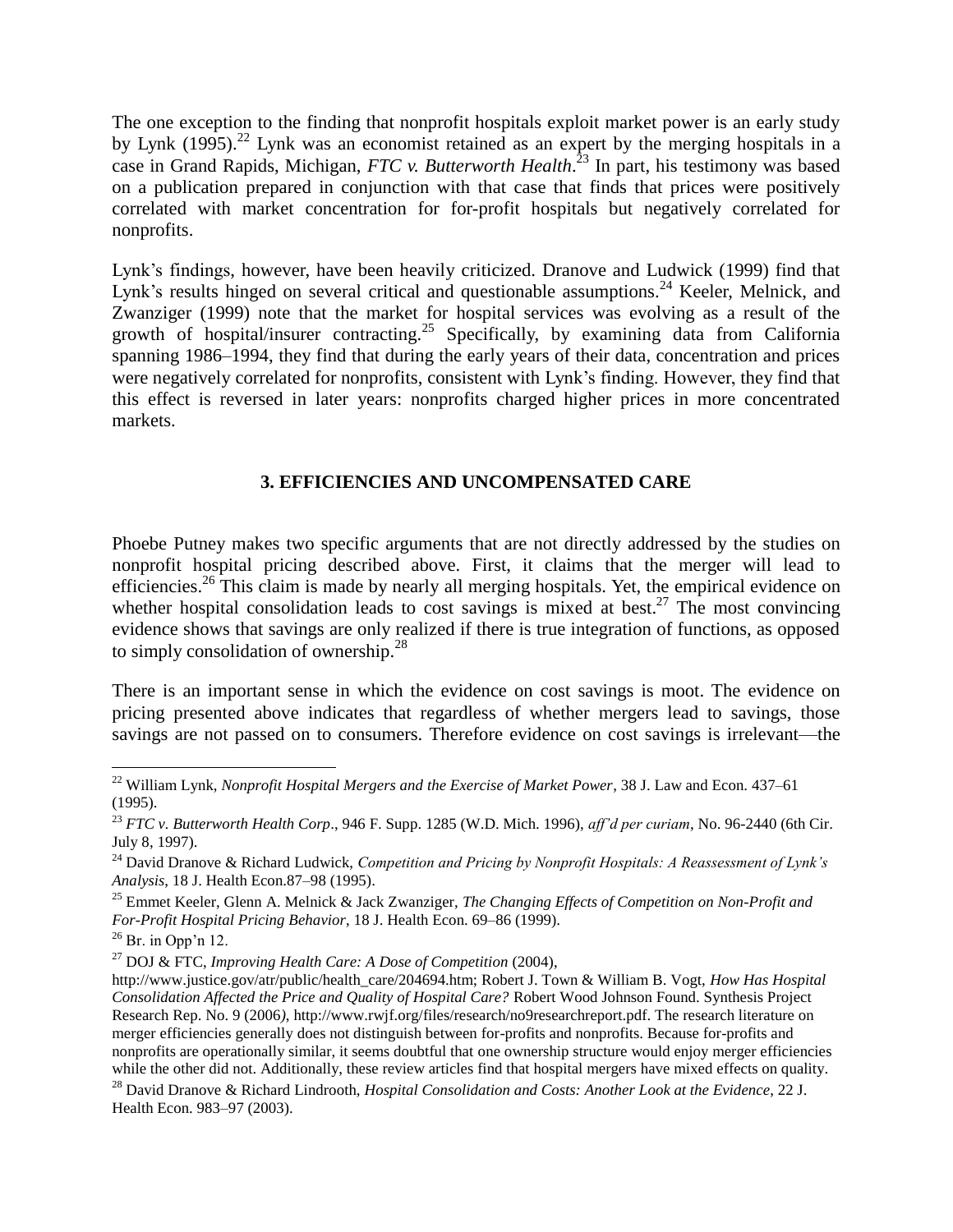real question is whether nonprofit hospitals will raise prices when they gain market power through a merger. The evidence provides a clear answer of "yes" to that question—for both nonprofit hospitals and for-profit hospitals.

Second, Phoebe Putney has implied that the merger will allow it to provide more uncompensated care.<sup>29</sup> The empirical evidence is that this does not happen in any systematic fashion. Garmon (2009) studies hospital competition and charity care provision by hospitals in Texas and Florida from 1999 to 2002.<sup>30</sup> He finds no evidence that increased competition leads to reductions in charity care. Capps, Carlton, and David (2010) examine whether nonprofit hospitals are more likely than for-profit hospitals to offer more charity care or unprofitable services in response to a reduction in the degree of competition they face.<sup>31</sup> They examine data on California hospitals from 2000 to 2007 and find no difference: nonprofit hospitals do not provide more uncompensated care when they face less competition.

Even if it were the case that nonprofit hospitals with more market power both receive higher prices and provide greater levels of uncompensated care, that care would still come at the expense of other consumers who pay the higher prices directly and through reduced pay or benefits, including the possibility of losing insurance coverage entirely.<sup>32</sup> Moreover, in the wake of the Court's decision upholding key elements of the Patient Protection and Affordable Care Act, the number of uninsured persons is likely to shrink substantially in the relatively near future.<sup>33</sup> Given this, funding the provision of uncompensated care, already a questionable rationale, is an even less compelling justification for lax antitrust scrutiny of nonprofit hospitals.

## **4. CONCLUSION**

In its Brief in Opposition, Phoebe Putney essentially claims that nonprofit hospitals should receive special consideration in antitrust cases because (1) they will not use their market power to raise prices and (2) the savings that result from merger efficiencies will be used to provide additional community benefits such as uncompensated care. A review of economic theory suggests that nonprofits will not necessarily exploit their market power to benefit their community. A review of the empirical research is more sobering, leading to the following conclusions:

(1) Increases in market concentration are associated with increases in prices by nonprofit hospitals.

 $^{29}$  Br. in Opp'n 5.

<sup>30</sup> Chris Garmon, *Hospital Competition and Charity Care*, 12 F. for Health Econ. Pol'y Article 2 (2009).

<sup>31</sup> Cory Capps, Dennis Carlton & Guy David, *Antitrust Treatment of Nonprofits: Should Hospitals Receive Special Care?* Stigler Center for the Study of the Economy and the State Working Paper No. 232 (2010).

<sup>32</sup> *See* Katherine Baicker & Amitabh Chandra, *The Labor Market Effects of Rising Health Insurance Premiums*, 24 J. Labor Econ. 609, 629–31 (2006).

<sup>33</sup> *Natl. Fed'n of Indep. Bus.v. Sebelius*, Nos. 11-393, 11-398, and 11-400, 2012 BL 160004 (U.S. June 28, 2012), http://www2.bloomberglaw.com/public/document/Natl\_Federation\_of\_Independent\_Business\_v\_Sebelius\_No\_1139 3\_US\_Ju.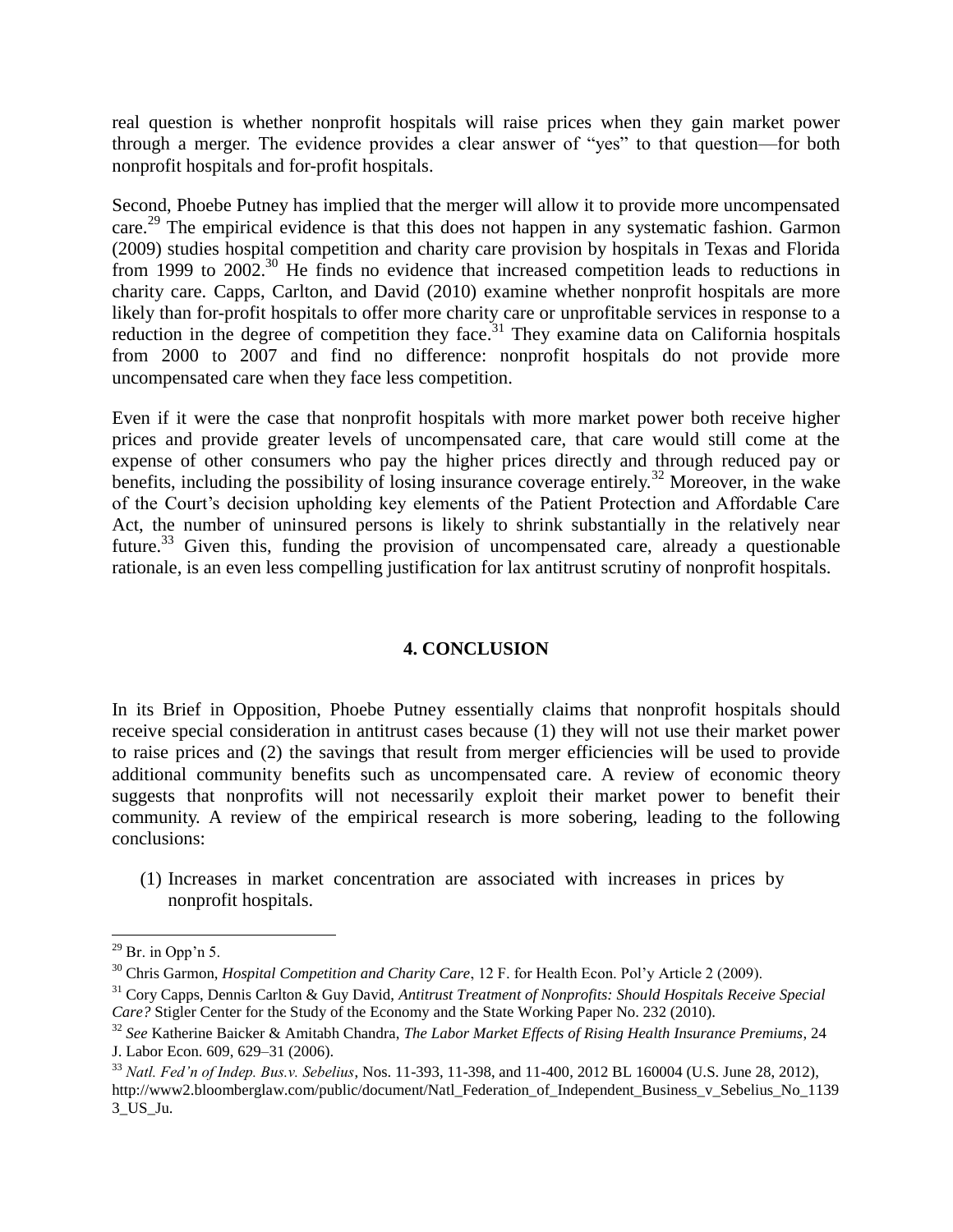- (2) Hospital mergers are not consistently associated with reductions in hospital costs.
- (3) Nonprofit hospitals with more market power do not provide greater levels of uncompensated care.

In summary, economic analysis of Phoebe Putney's contentions offers neither a theoretical nor an empirical basis for any form of antitrust exemption or lax treatment for nonprofit hospitals. On the contrary, we conclude that a merger that gives a nonprofit hospital substantial market power is likely to harm consumers.

Respectfully submitted,

BERNARD S. BLACK *Counsel of Record* NORTHWESTERN UNIVERSITY SCHOOL OF LAW 375 East Chicago Avenue Chicago, IL 60611 (312) 503-2784 bblack@northwestern.edu

*Counsel for Amici Curiae*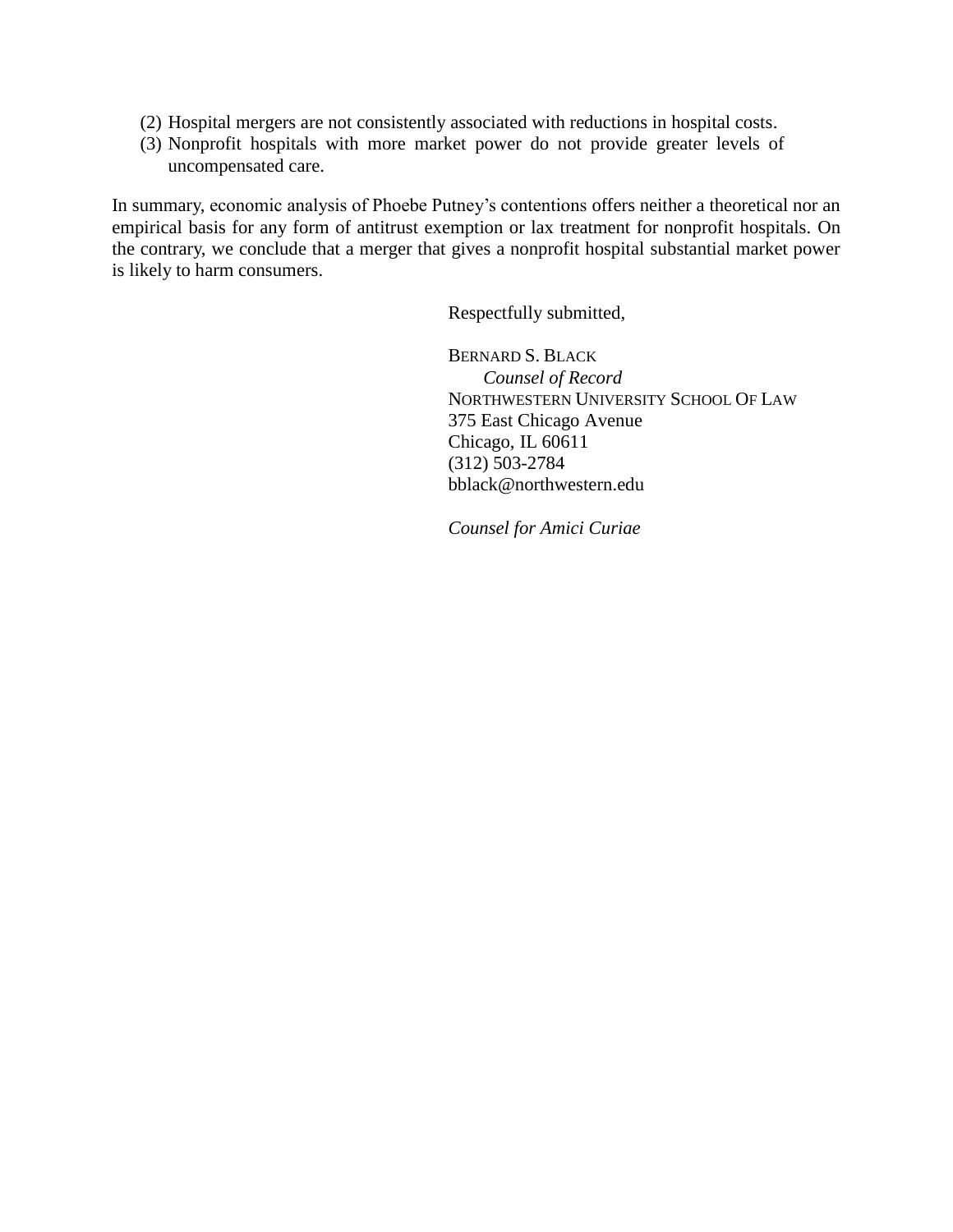## **TABLE OF AUTHORITIES**

## **CASES**

- *FTC v. Butterworth Health Corp*., 946 F. Supp. 1285 (W.D. Mich. 1996), *aff'd per curiam*, No. 96-2440 (6th Cir. July 8, 1997).
- *FTC v. OSF Healthcare Sys.*, No. 11 C 50344 (N.D. Ill. Apr. 5, 2012).
- *FTC v. Phoebe Putney Health Sys.,* No. 1:11-CV-58 (M.D. Ga.), 663 F.2d 1369 (11th Cir. 2011), *cert. granted*, No. 11-1160 (U.S. June 25, 2012).
- *In re Evanston Northwestern Healthcare Corp.,* No. 9315, slip op. (F.T.C. Aug. 6, 2007), http://www.ftc.gov/os/adjpro/d9315/070806opinion.pdf.
- *In re ProMedica Health Sys.,* No. 9346, slip op. (F.T.C. Mar. 28, 2012), http://www.ftc.gov/os/adjpro/d9346/120625promedicaopinion.pdf.
- *Natl. Fed'n of Indep. Bus.v. Sebelius,* Nos. 11-393, 11-398, and 11-400, 2012 BL 160004 (U.S. June 28, 2012), http://www2.bloomberglaw.com/public/document/Natl\_Federation\_of\_Independent\_Business \_v\_Sebelius\_No\_11393\_US\_Ju.

## **STATUTE**

The Patient Protection and Affordable Care Act, Pub. L. No. 111-148, 124 Stat. 119 *through* 124 Stat. 1025 (2010).

#### **SCHOLARLY ARTICLES**

- Katherine Baicker & Amitabh Chandra, *The Labor Market Effects of Rising Health Insurance Premiums*, 24 J. Labor Econ. 609–34 (2006).
- Cory Capps & David Dranove, *Healthcare Provider and Payer Markets*, in *International Handbook of Antitrust Economics*, Oxford U. Press, forthcoming.
- Cory Capps, Dennis Carlton & Guy David, *Antitrust Treatment of Nonprofits: Should Hospitals Receive Special Care?* Stigler Center for the Study of the Economy and the State Working Paper No. 232 (2010).
- Cory Capps, David Dranove & Mark Satterthwaite, *Competition and Market Power in Option Demand Markets*, 34 RAND J. Econ. 737–63 (2003).

David Dranove, *The Economic Evolution of American Healthcare* (2000).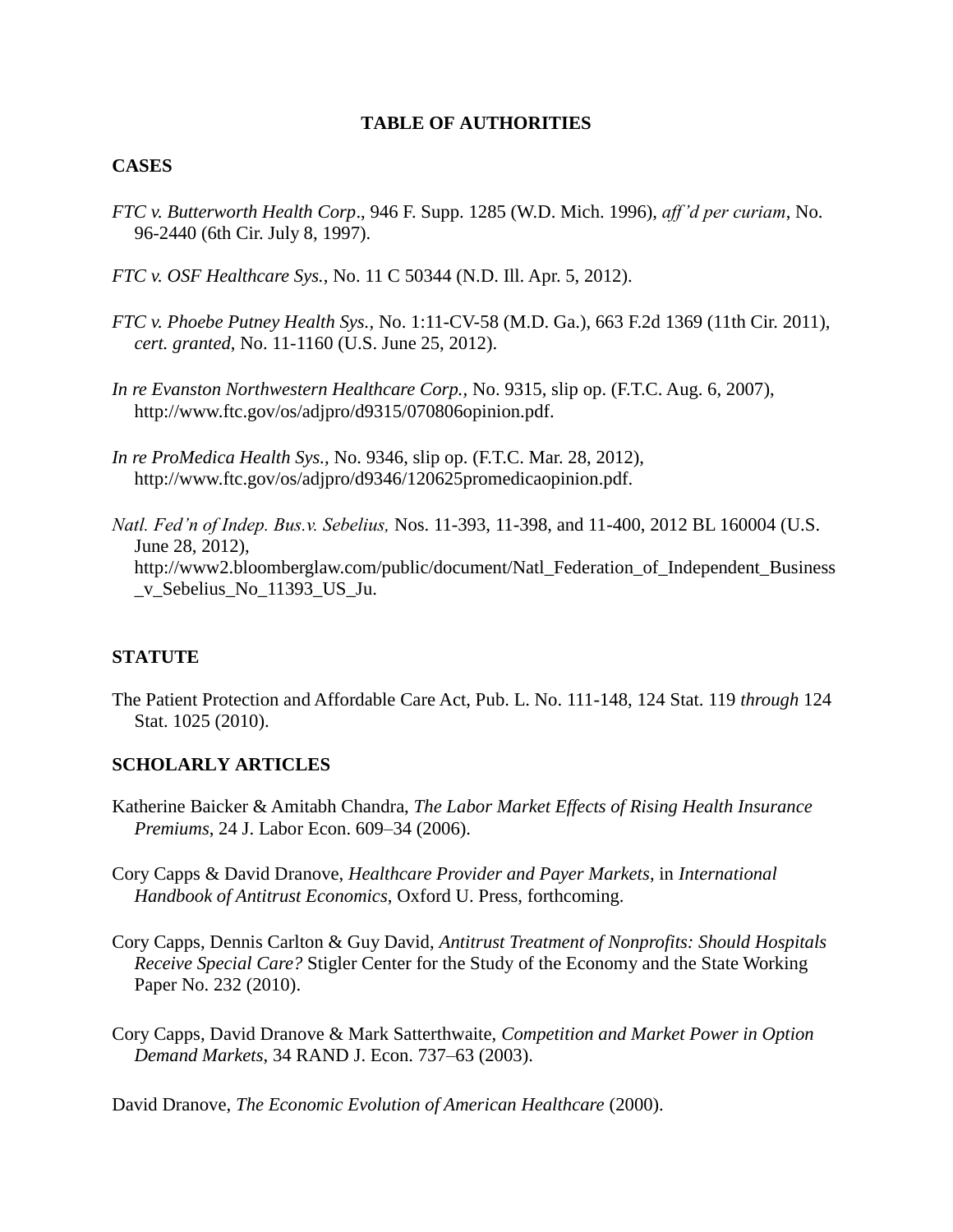- David Dranove & Richard Lindrooth, *Hospital Consolidation and Costs: Another Look at the Evidence*, 22 J. Health Econ. 983–97 (2003).
- David Dranove & Richard Ludwick, *Competition and Pricing by Nonprofit Hospitals: A Reassessment of Lynk's Analysis*, 18 J. Health Econ. 87–98 (1995).
- Chris Garmon, *Hospital Competition and Charity Care*, 12 F. for Health Econ. Pol'y Article 2 (2009).
- Martin Gaynor & Robert J. Town, *Competition in Health Care Markets*, in 2 *Handbook of Health Economics* 499–637 (2011).
- Martin Gaynor & Robert J. Town, *The Impact of Hospital Consolidation—Update*, Robert Wood Johnson Found. Synthesis Project Research Rep. (2012), http://www.rwjf.org/pr/product.jsp?id=74582.
- Martin Gaynor & William B. Vogt, *Competition Among Hospitals*, 34 RAND J. Econ.764–85 (2003).
- Deborah Haas-Wilson & Christopher Garmon, *Hospital Mergers and Competitive Effects: Two Retrospective Analyses*, 18 Int'l J. Econ. Bus. 17–32 (2011).
- Emmet Keeler, Glenn A. Melnick & Jack Zwanziger, *The Changing Effects of Competition on Non-Profit and For-Profit Hospital Pricing Behavior*, 18 J. Health Econ. 69–86 (1999).
- Daniel P. Kessler & Mark B. McClellan, *Is Hospital Competition Socially Wasteful*, 115 Q. J. of Econ. 577–615 (2000).
- William G. Kopit & Robert W. McCann, *Toward a Definitive Antitrust Standard for Nonprofit Hospital Mergers*, 20 J. of Health Pol., Pol'y and Law 137–69 (1988).
- Ranjani Krishnan, *Market Restructuring and Pricing in the Hospital Industry*, 20 J. Health Econ. 213–37 (2001).
- William Lynk, *Nonprofit Hospital Mergers and the Exercise of Market Power*, 38 J. Law and Econ. 437–61 (1995).
- Joseph Newhouse, Toward a Theory of Nonprofit Institutions: An Economic Model of a Hospital, 60 Amer. Econ. Rev. 64-74 (1970).
- Thomas J. Philipson & Richard A. Posner, *Antitrust in the Not-for-Profit Sector*, 52 J. Law and Econ. 1–18 (2009).
- Steven Tenn, *The Price Effects of Hospital Mergers: A Case Study of the Sutter-Summit Transaction*, 18 Int'l J. Econ. Bus. 65–82 (2011).